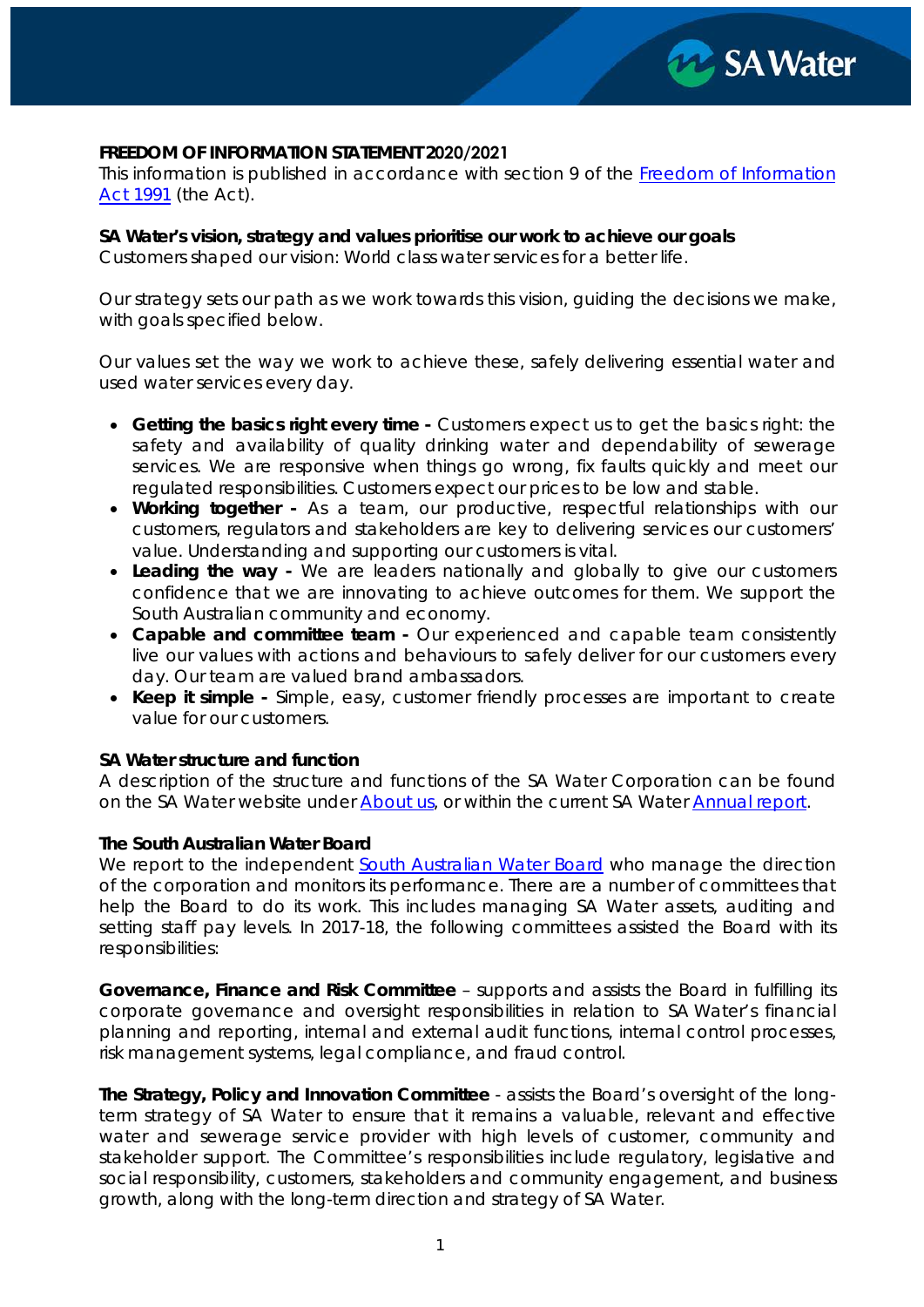**People and Culture Committee** – supports and assists the Board on matters associated with the workforce planning, remuneration and corporate culture, taking into account the corporation's strategy, government policy, relevant Board policies, business needs and regulatory requirements.

# **Public participation in SA Water's decision making and functions**

SA Water offers the public:

- A range of **[commuity and schools education](https://www.sawater.com.au/education-and-community/education/the-well)** programs including tours, presentations, resources, and free learning programs.
- A chance to interact through our [facebook,](https://www.facebook.com/sawatercorp/) [twitter,](https://twitter.com/SAWaterCorp) [instagram,](https://www.instagram.com/sawatercorp/) [linkedin,](https://au.linkedin.com/company/sa-water) [flickr](https://www.flickr.com/photos/sawater/) or [youtube](https://www.youtube.com/user/SAWaterCorp) social media accounts, or provide feedback [via our website.](https://www.sawater.com.au/about-us/contact-us)
- A chance to have *'Your Say'* one of SA Water's largest engagement programs which will be used to inform business strategy and direction.
- A [customer assist program](https://www.sawater.com.au/__data/assets/pdf_file/0009/17388/SA-Water-Customer-Assist-Brochure.pdf) which helps customers manage and maintain continued access to water and sewerage services, including referral to other welfare, government and community agencies for financial counselling or assistance.
- Residential and Business Advisory Groups which ensure SA Water's decisions are aligned with customer expectations.
- [Community partnerships](https://www.sawater.com.au/education-and-community/community-events-and-partnerships/community-partnerships) for industry groups and the community.
- A 24/7 Customer Contact Centre, water wise hotline and free translating and interpretive services.

# **Documents held by SA Water**

Documents which can be requested under the Act include:

- Corporate files containing correspondence, memoranda, briefings, reports and technical information on SA Water operations.
- Policies, procedures and guidelines to support the delivery of SA Water operations.
- Accounting and financial reports.
- Project and service improvement records.
- Annual reports and strategic planning documents.
- Administrative records.
- Minutes of meetings and terms of reference of administered boards and committees.

The listing of these documents does not necessarily guarantee all documents are accessible by submitting a request for access FOI application. Documents may be determined by the Accredited FOI Officer to be exempt under the provisions listed under Schedule 1 to the Act.

## **Documents available free of charge**

SA Water also publishes a substantial amount of information on its website, including:

- Your tap water's [quality](https://www.sawater.com.au/water-and-the-environment/safe-and-clean-drinking-water/your-tap-waters-quality-and-testing) and testing.
- The [desalination process](https://www.sawater.com.au/water-and-the-environment/south-australias-water-sources/seawater) desalination process used by the Adelaide Desalination Plant and other regional desalination plants in South Australia.
- Reservoir [water data](https://www.sawater.com.au/community-and-environment/our-water-and-sewerage-systems/water-sources/reservoir-data) and details about recreational activities and conditions of entry avilable at [reservoir reserves open for public access.](https://reservoirs.sa.gov.au/)
- Access to [tenders and contracts](https://www.sawater.com.au/about-us/working-with-us/tenders-and-contracts) services and SA Water's panels of suppliers.
- Information specifically designed to assist commercial businesses including [trade](https://www.sawater.com.au/my-business/trade-waste/trade-waste-management) and [liquid hauled waste.](https://www.sawater.com.au/my-business/trade-waste/liquid-hauled-waste)
- Water and wastewater services for residential, business and industry customers, as well as supplying rural areas.
- [Water and wastewater pricing](https://www.sawater.com.au/my-account/water-and-sewerage-prices/water-prices) information.